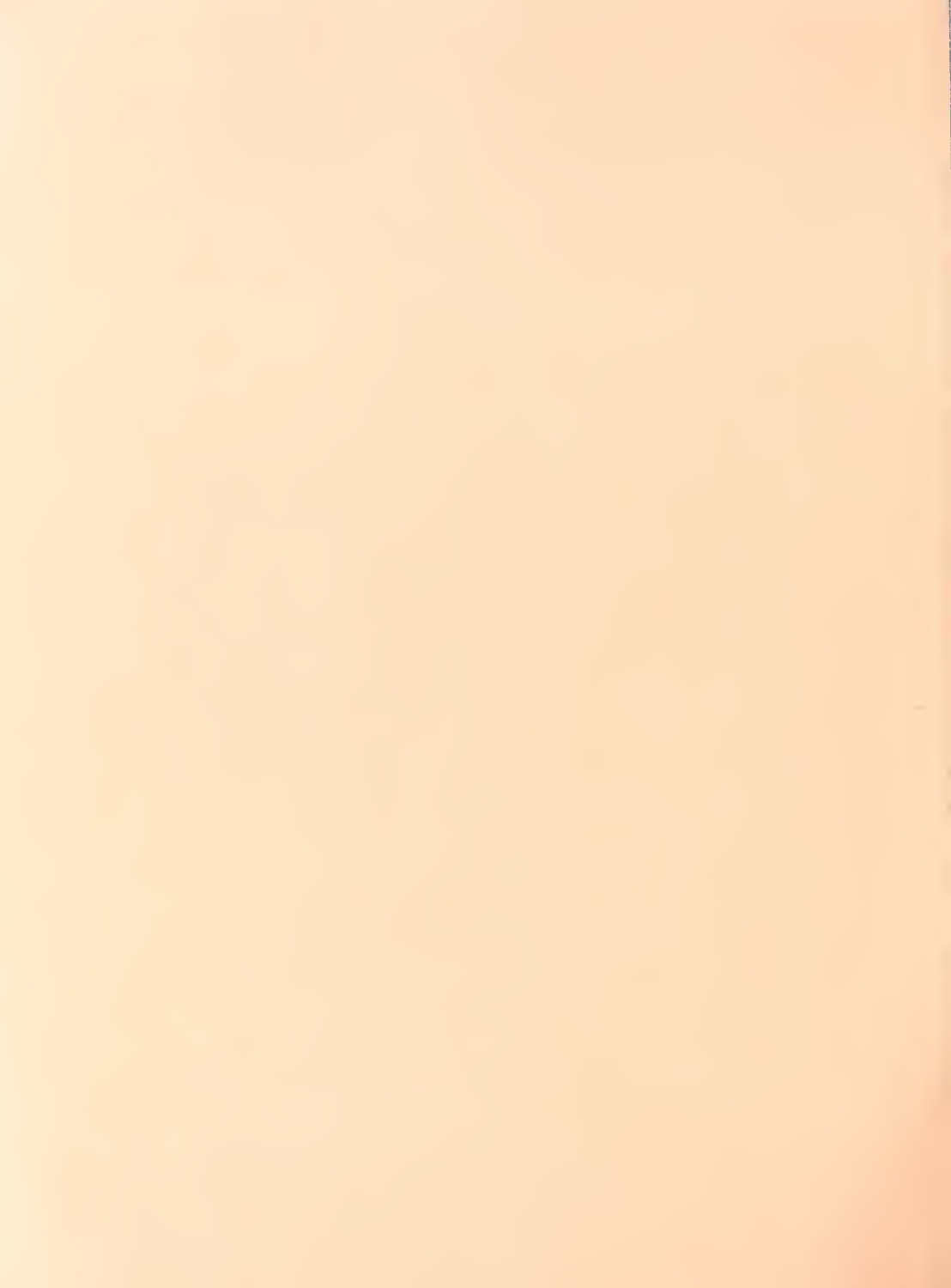## CHECKING PACKAGED AEROSOL PRODUCTS. HIGH VISCOSITY

This procedure covers the checking of high viscosity type aerosol packaged products (see attached list for examples) and has been pre pared as an addition to the package checking procedures presented in National Bureau of Standards Handbook 67.<sup>\*</sup> Reference to other procedures are those contained in Handbook 67.

The step-by-step procedure set forth below has been developed as a parallel to Steps <sup>1</sup> through <sup>5</sup> on page <sup>11</sup> of Handbook 67 which are directed to conventional standard-pack packages.

## Standard-Pack Packages, Aerosol Products (High Viscosity)

(High viscosity aerosol products should be at a tem perature between 70° to 80°F. when checked. The fumes and the product released when emptying the containers may be toxic and/or flammable. The exhausting procedure should be conducted in a wellventilated area or outdoors. No smoking should be permitted in the test area. The containers should not be punctured or subjected to temperatures in ex cess of  $110^{\circ}$ F.)

Step 1. - -Select a sample of 10 or more identical packages (identical as to labeled weight, brand, and commodity). Remove any overcaps not required for dispensing the product.

Step 2. - -Check the gross weight of each package to determine the lightest and heaviest package in the sample. Record the gross weight of the lightest and heaviest package.

Step 3. - -Following directions on the container, prepare the lightest package for the checking procedure. If shaking is specified, the shaking should be done according to the directions on the container. If no specific directions as to how the can should be shaken are given, shake the container with a brisk wrist-twisting motion for one minute at the approximate rate of two complete cycles per second. If the sample contains a ball agitator, this shaking procedure should continue for one minute after the ball has shaken loose.

<sup>\*</sup>Copies of Handbook 67 are available from the Superintendent of Documents, U. S. Government Printing Office, Washington, D. C. 20402, at 35 cents per copy. (Remittance must accompany order. Postage stamps not acceptable. )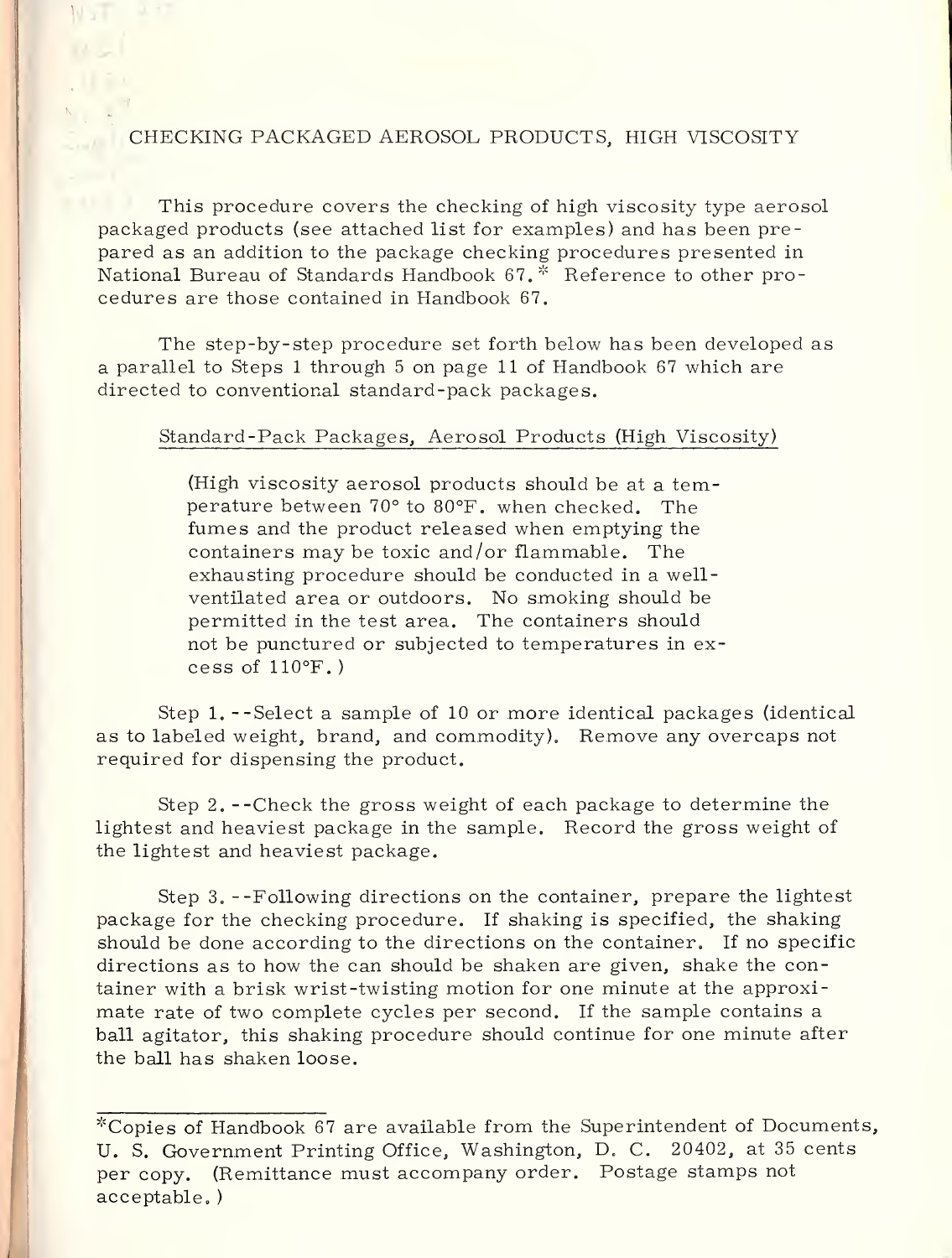Step 4. - -Exhaust the lightest container by holding the valve actuator depressed until the visual spray pattern is interrupted. During this exhausting procedure the container should be held in the proper position (generally upright) as specified in the directions on the package. (A lightweight, portable test stand equipped with an adjustable valveactuator depressor used in conjunction with a receiving vessel may be used for this operation. See Figure 1. )

As soon as the visual spray pattern is interruped, release the actuator. Allow the container to warm up to  $70^{\circ}$  to  $80^{\circ}$ . before concluding the evacuation. Agitate the container with a swirling motion for 30 seconds. Hold the container at approximately a 45° angle, with the valve-actuator depressed, and rotate the container to maintain the visual spray as long as possible. (This will ensure contact of the dip tube with any remaining liquid in the container. ) Continue this procedure until no additional liquid or gas is expelled.

Step 5. - -Rinse with a suitable solvent and dry the exterior of the container. (If the valve-actuator is removable, remove for cleaning and drying, and then replace. )

Step 6. - -Weigh the empty container to determine the wet tare. (The wet tare is defined as the weight of the container plus any product that is not expelled during the exhausting procedure. )

Step 7. - -Determine the test allowance by reference to the following table. (The test allowance is an allowance for the difference in the amount of product delivered through normal consumer usage and the amount of the product delivered through the procedure outlined in Step 4. )

| Labeled Weight of Package |                         |                         |    |      | Test Allowance |             |
|---------------------------|-------------------------|-------------------------|----|------|----------------|-------------|
|                           |                         |                         |    |      | Fractional     | Decimal     |
| Zero                      | to less than $19/16$ oz |                         |    | Zero | Zero           |             |
|                           |                         | $19/16$ oz to less than | -5 | OZ   | $1/16$ oz      | 0.06oz      |
| 5                         | OZ                      | to less than            | -8 | OZ   | $2/16$ oz      | 0.13 oz     |
| 8                         | OZ                      | to less than 12         |    | OZ   | $3/16$ oz      | $0.19$ $oz$ |
| 12                        | OZ                      | or higher               |    |      | $4/16$ oz      | $0.25$ oz   |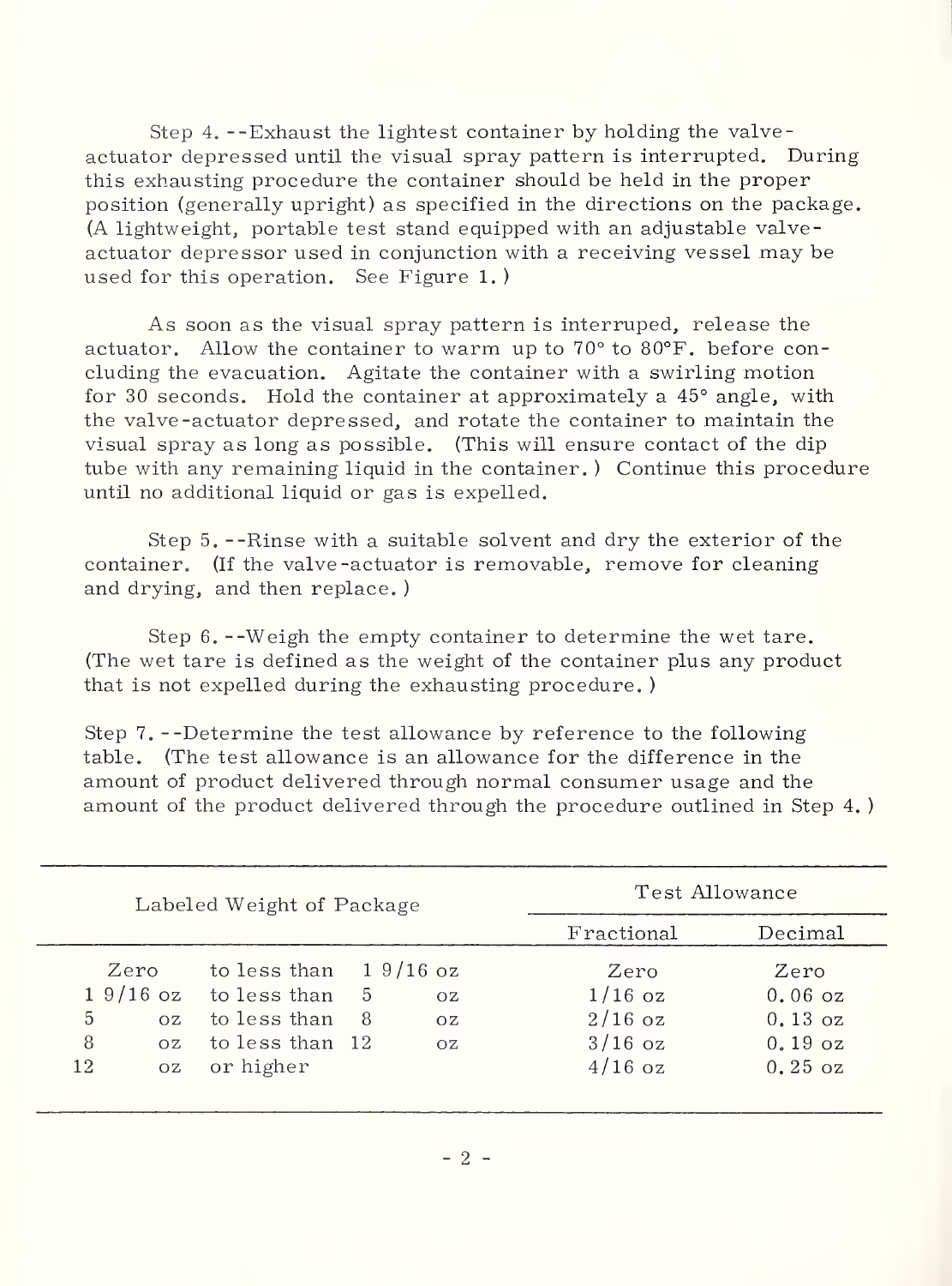Step 8. - -Subtract the test allowance from the wet tare to obtain the corrected wet tare.

Step 9. --Subtract the corrected wet tare from the gross weight to obtain the adjusted net weight of the lightest package.

Step 10. - -If the adjusted net weight of the lightest package at least equals the declared net weight, it may be reasonable to assume that the lot is satisfactory.

Step 11. - -If the adjusted net weight of the lightest package is less than the declared weight, it will be necessary to treat the <sup>10</sup> packages as a sample of the lot and proceed to weigh them individually to determine individual errors. For this procedure it will be essential to arrive at an average corrected wet tare weight to be added to the labeled net weight of the package to determine a "standard" gross weight with which the packages will be compared.

In order to arrive at a representative average corrected wet tare weight for the sample. Steps <sup>3</sup> through <sup>8</sup> must be repeated with the heaviest package to obtain its corrected wet tare weight. The average of the two corrected wet tare weights may then be accepted as the tare weight for the weighing of individual packages. In rounding off this average always round off to the lower figure (i. e. , the average of 2 10/16 oz and 2 11/16 oz is 2 10/16 oz). (The inspector is cautioned that the tare of a single package is not considered acceptable as an average corrected wet tare, and also that no "permanent" or "reference" record of tares is acceptably reliable. )

Step 12. - -With standard weights in an amount equal to the "standard" gross weight for the sample packages on one side of the scale (or as the "standard" gross weight in the "substitution" procedure if an equal-arm scale is not used), weigh the remaining packages of the sample and record the error of all sample packages. Exclude, by circling, any errors  $(\pm)$  that are unreasonably large and determine an average error for the sample (see Steps 1, 2, 3, 4, and <sup>5</sup> of 8. 1. , NBS Handbook 67).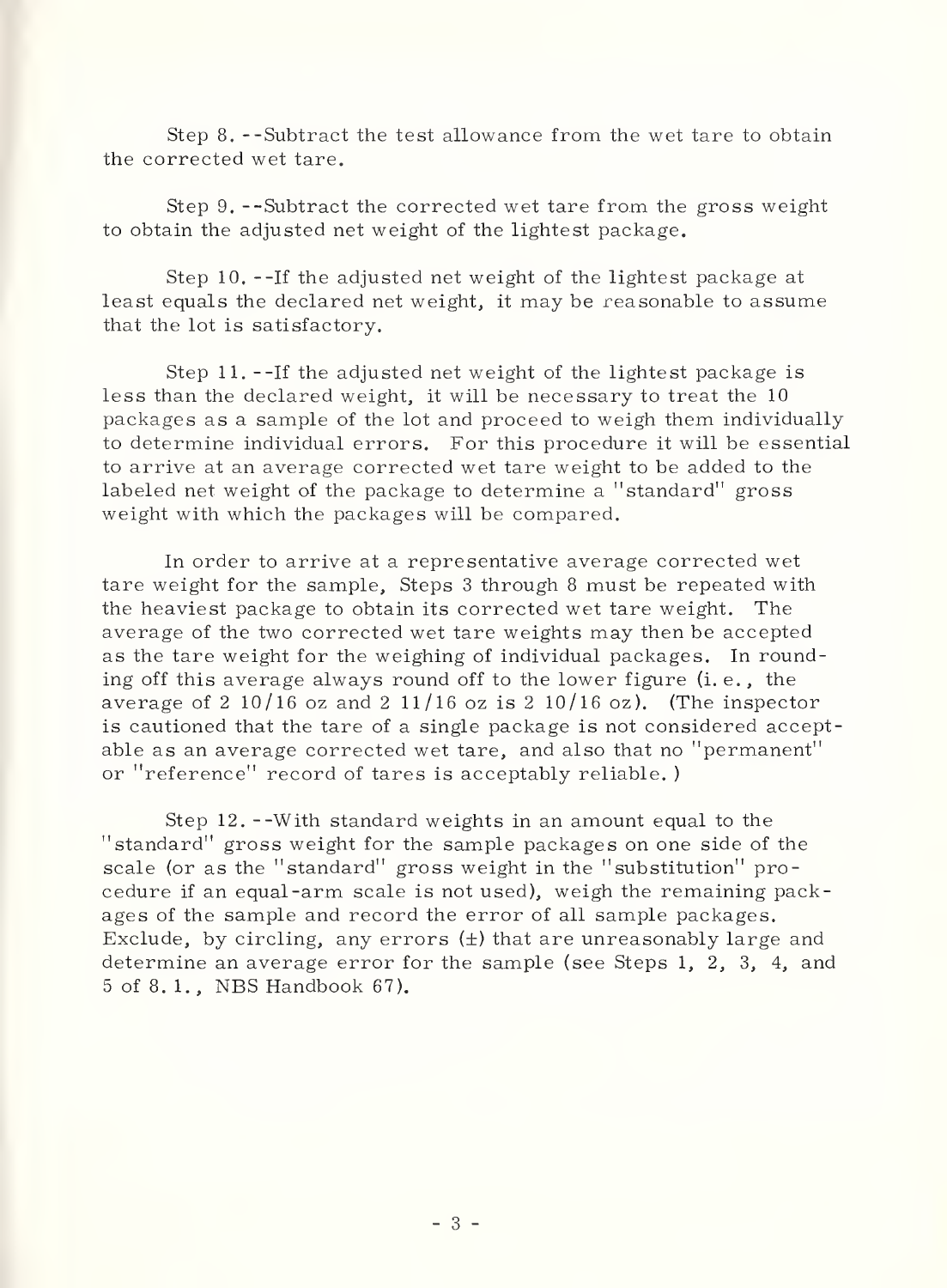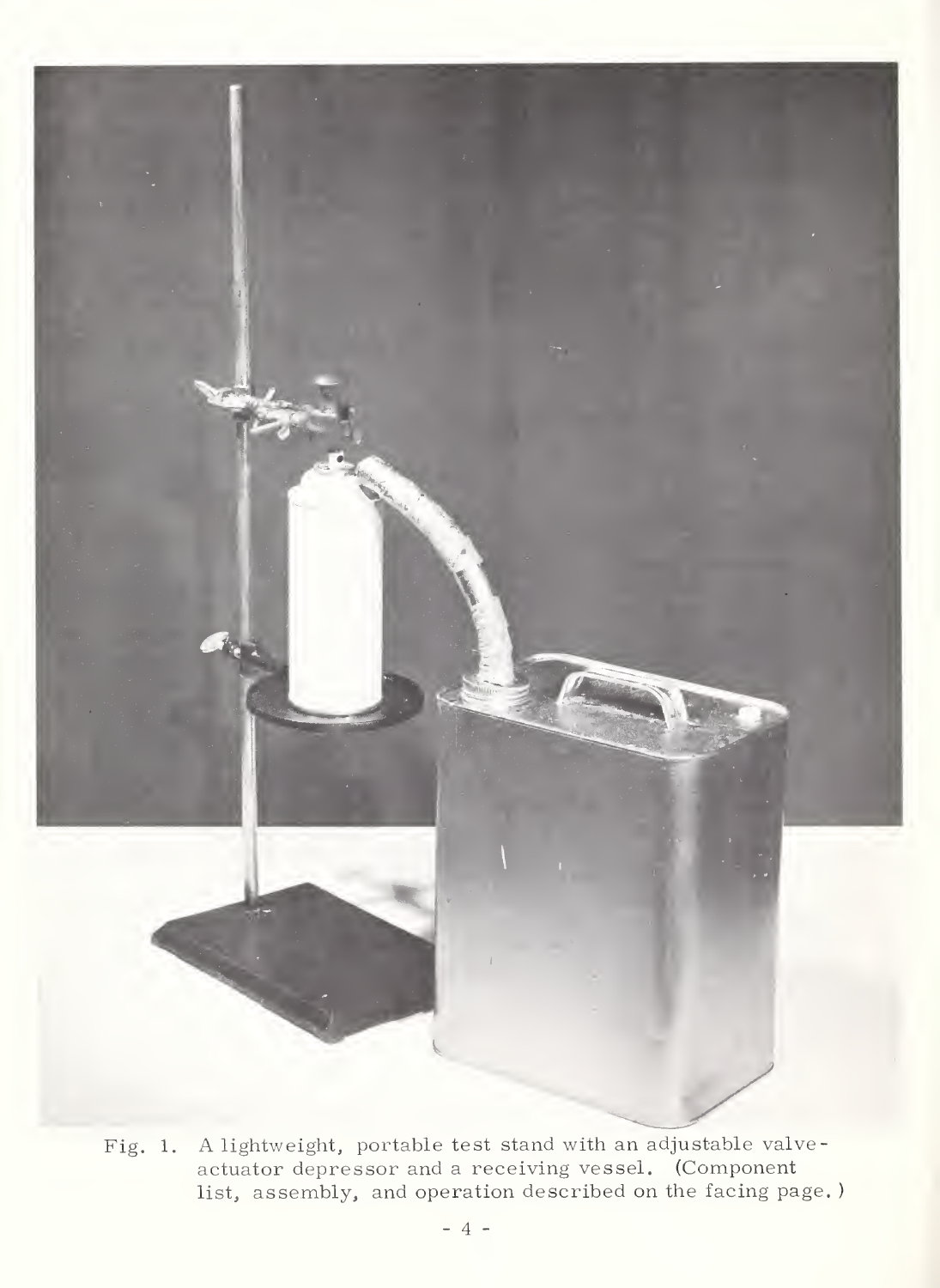The lightweight, portable test stand with the adjustable valveactuator depressor and receiving vessel may be assembled easily. The major components are available from any scientific supply company. The components and the approximate cost are as follows:

| Item                      | Approximate Cost |
|---------------------------|------------------|
|                           |                  |
| Support Stand             | \$2,00           |
| Support Plate             | 2.25             |
| Utility Clamp             | 1.75             |
| Gasoline Can              | 1.00             |
| Carriage Bolt $(1/2$ in., |                  |
| $2-3$ in. long) and Nut   | $\cdot$ 10       |
|                           |                  |

In the assembly of the stand, the carriage bolt is threaded into the nut and the nut is gripped tightly by the rubber covered jaws of the clamp. The clamp and support plate are then mounted on the rod of the support stand.

In the operation of the stand, the support plate is adjusted so that the orifice of the spray can is lined up with the intake of the receiving vessel. Be sure that the vent on the vessel is left open and clear. The height of the clamp is adjusted to the height of the container under test and the final valve-depressing adjustment made by turning down the carriage bolt until maximum flow of product is obtained.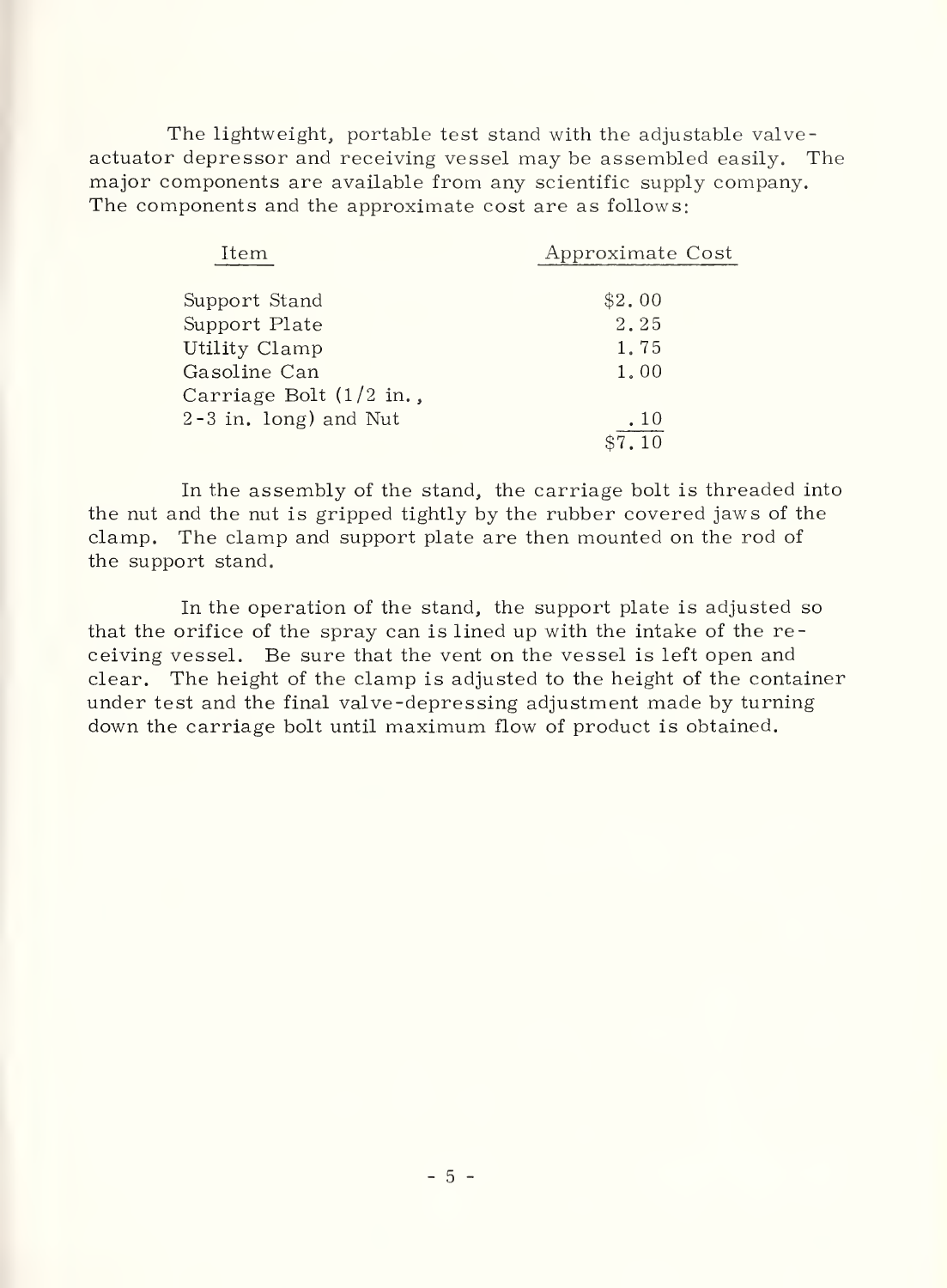## EXAMPLES OF HIGH-VISCOSITY AEROSOL PRODUCTS

Paints Enamels Lacquers Acrylic Coatings Varnishes Undercoatings

USCOMM-NBS-DC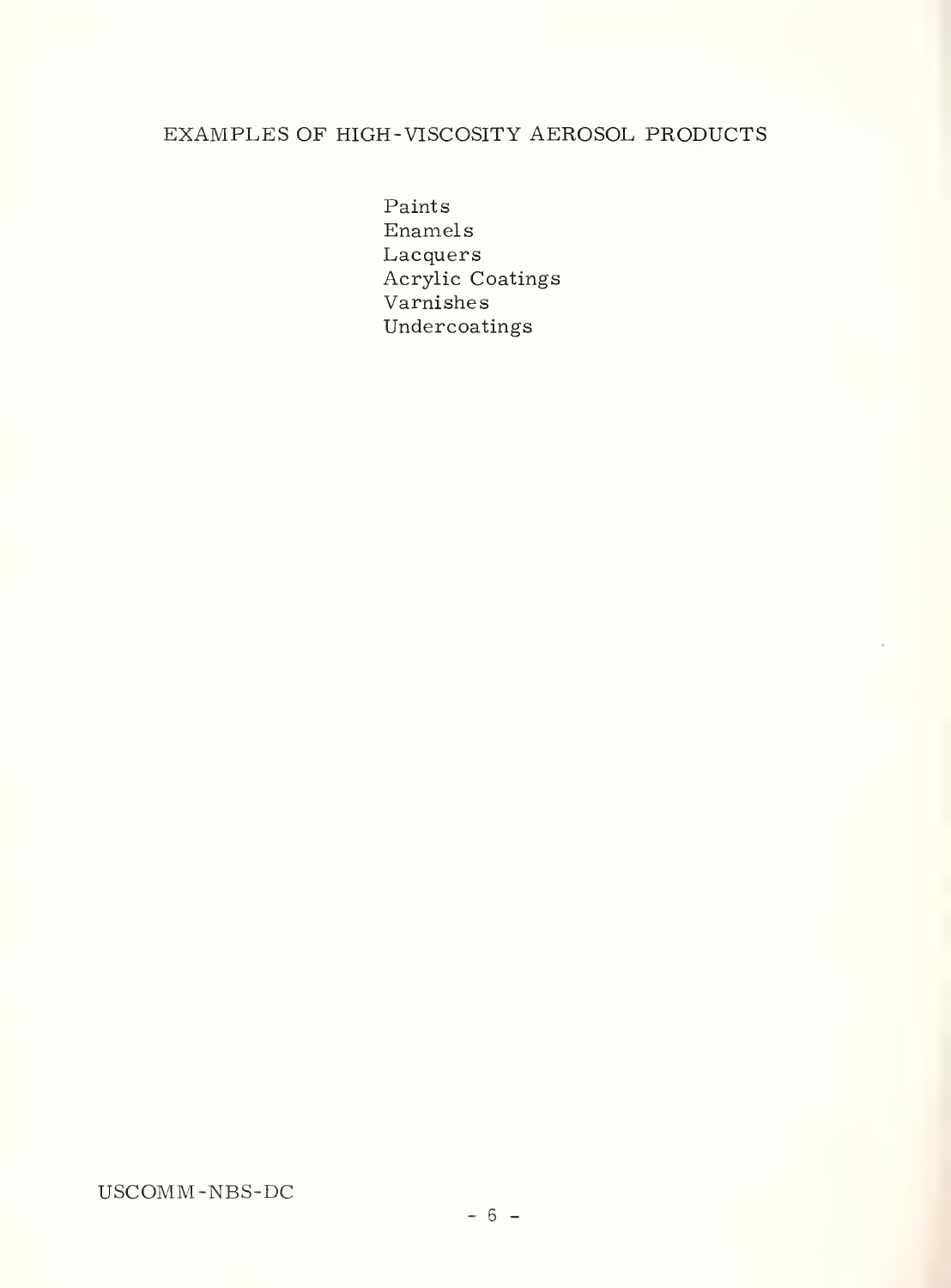